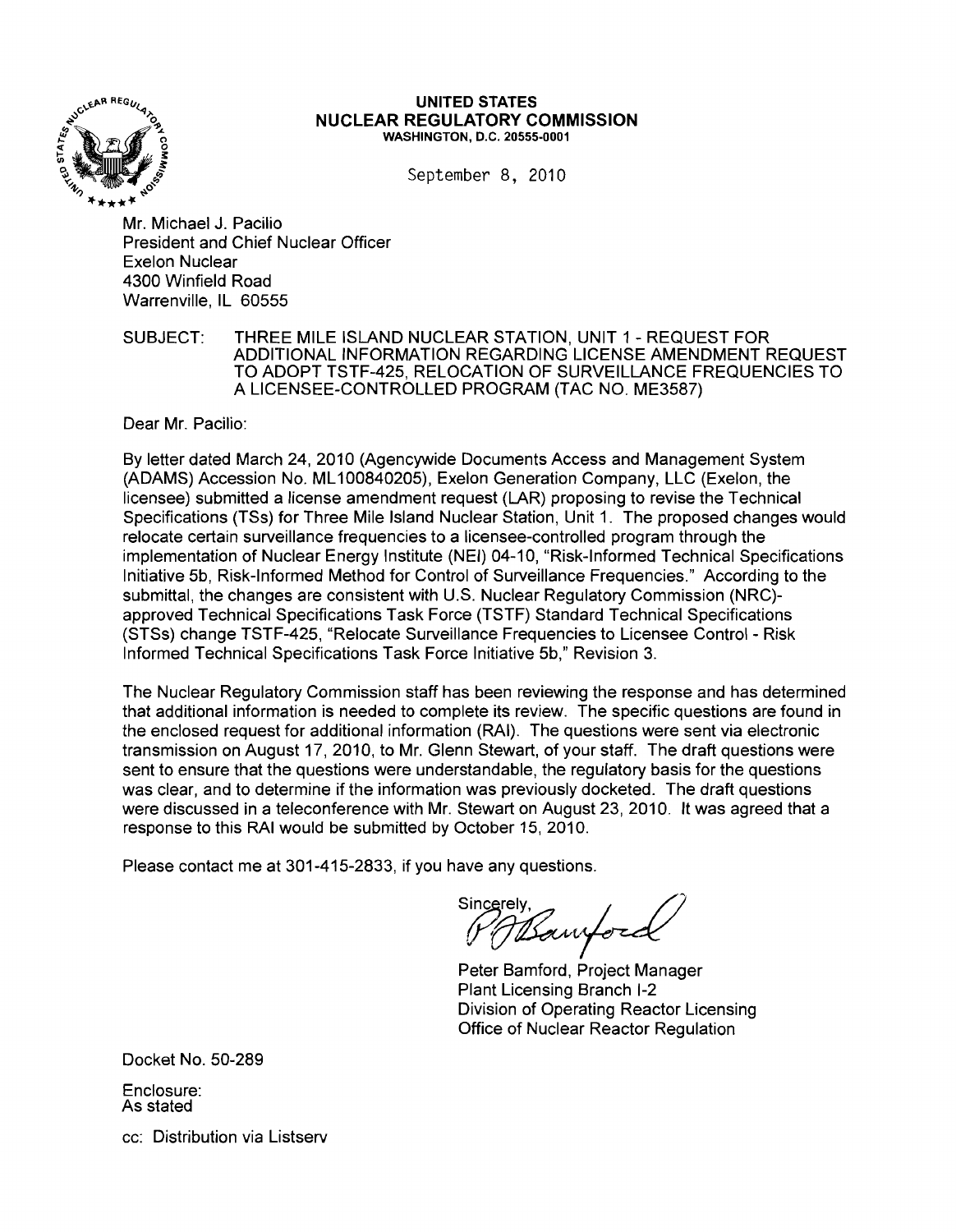# REQUEST FOR ADDITIONAL INFORMATION

# THREE MILE ISLAND NUCLEAR STATION, UNIT 1

### PROPOSED RELOCATION OF SURVEILLANCE FREQUENCIES

# TO A LICENSEE-CONTROLLED PROGRAM

### DOCKET NO. 50-289

By letter dated March 24, 2010 (Agencywide Documents Access and Management System (ADAMS) Accession No. ML100840205), Exelon Generation Company, LLC (Exelon, the licensee), submitted a license amendment request (LAR) for Three Mile Island Nuclear Station, Unit 1 (TMI-1). The licensee proposes to modify the TMI-1 Technical Specifications (TSs) by relocating certain surveillance frequencies to a licensee-controlled program through the implementation of Nuclear Energy Institute (NEI) 04-10, "Risk-Informed Technical Specifications Initiative 5b, Risk-Informed Method for Control of Surveillance Frequencies." According to the licensee, the changes are consistent with U.S. Nuclear Regulatory Commission (NRC)-approved Technical Specifications Task Force (TSTF) Standard Technical Specifications (STSs) change TSTF-425, "Relocate Surveillance Frequencies to Licensee Control - Risk Informed Technical Specifications Task Force Initiative 5b," Revision 3. In order for the NRC staff to complete its review of the LAR, a response to the following request for additional information (RAI) is requested.

### RAI-1

Certain of the proposed specifications do not clearly delineate that only the required frequency of surveillance is controlled by the surveillance frequency control program (SFCP). For example, proposed TS 3.5.2.4.g states that "Quadrant tilt shall be monitored ... in accordance with the surveillance frequency control program..." In order to clearly delineate what the SFCP is authorized to control, this wording should be "Quadrant tilt shall be monitored... at a frequency in accordance with the surveillance frequency control program ... " or similar wording (italics added). This applies to proposed TSs located on pages 3-34a, 3-35a, 3-59,4-3,4-29,4-39,4-41,4-42, 4-43,4-44,4-45,4-46,4-47,4-52, 4-52a, 4-54, 4-55, and 4-86 of the LAR. Please provide revised specification pages that incorporate this clarification.

# RAI-2

Proposed revised TS 3.14.1.1, relating to periodic inspection of the dikes around TMI, is a sitespecific specification not contained in NUREG-1430 "Standard Technical Specifications Babcock and Wilcox Plants," and therefore not included as a line item in TSTF-425. As described in the LAR, Attachment 3, page 3-59, this surveillance relates directly to protection against external flooding. Attachment 2 of the LAR, page 21 of 23, states that external flooding was evaluated in the IPEEE [Individual Plant Examination for External Events] and a CDF [core damage frequency] estimated, and that this evaluation has not been maintained. Please describe, for a relocated dike surveillance frequency, how an analysis for a surveillance frequency change of the dike inspections would incorporate recent site-specific information and use up-to-date databases, if the external flooding analysis is not maintained. Alternatively, please submit a revised application removing the dike surveillance from the scope of this LAR.